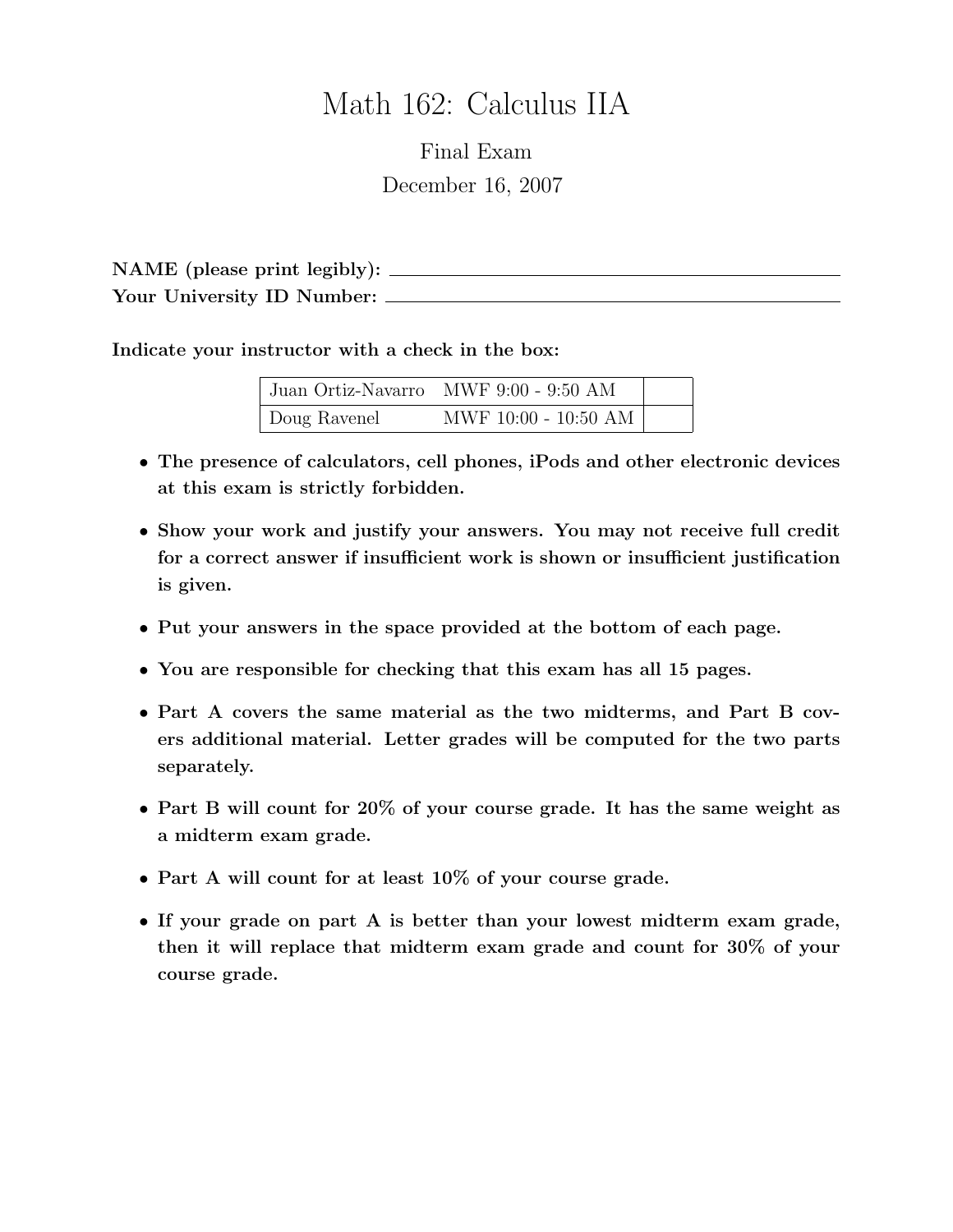| Part A         |              |              |  |
|----------------|--------------|--------------|--|
| QUESTION       | <b>VALUE</b> | <b>SCORE</b> |  |
| 1              | 10           |              |  |
| $\overline{2}$ | 10           |              |  |
| 3              | 10           |              |  |
| 4              | 10           |              |  |
| 5              | 10           |              |  |
| 6              | 10           |              |  |
| <b>TOTAL</b>   | 60           |              |  |

| Part B          |              |              |  |  |
|-----------------|--------------|--------------|--|--|
| <b>QUESTION</b> | <b>VALUE</b> | <b>SCORE</b> |  |  |
| 7               | 10           |              |  |  |
| 8               | 10           |              |  |  |
| 9               | 10           |              |  |  |
| 10              | 10           |              |  |  |
| 11              | 10           |              |  |  |
| 12              | 10           |              |  |  |
| 13              | 10           |              |  |  |
| <b>TOTAL</b>    | 70           |              |  |  |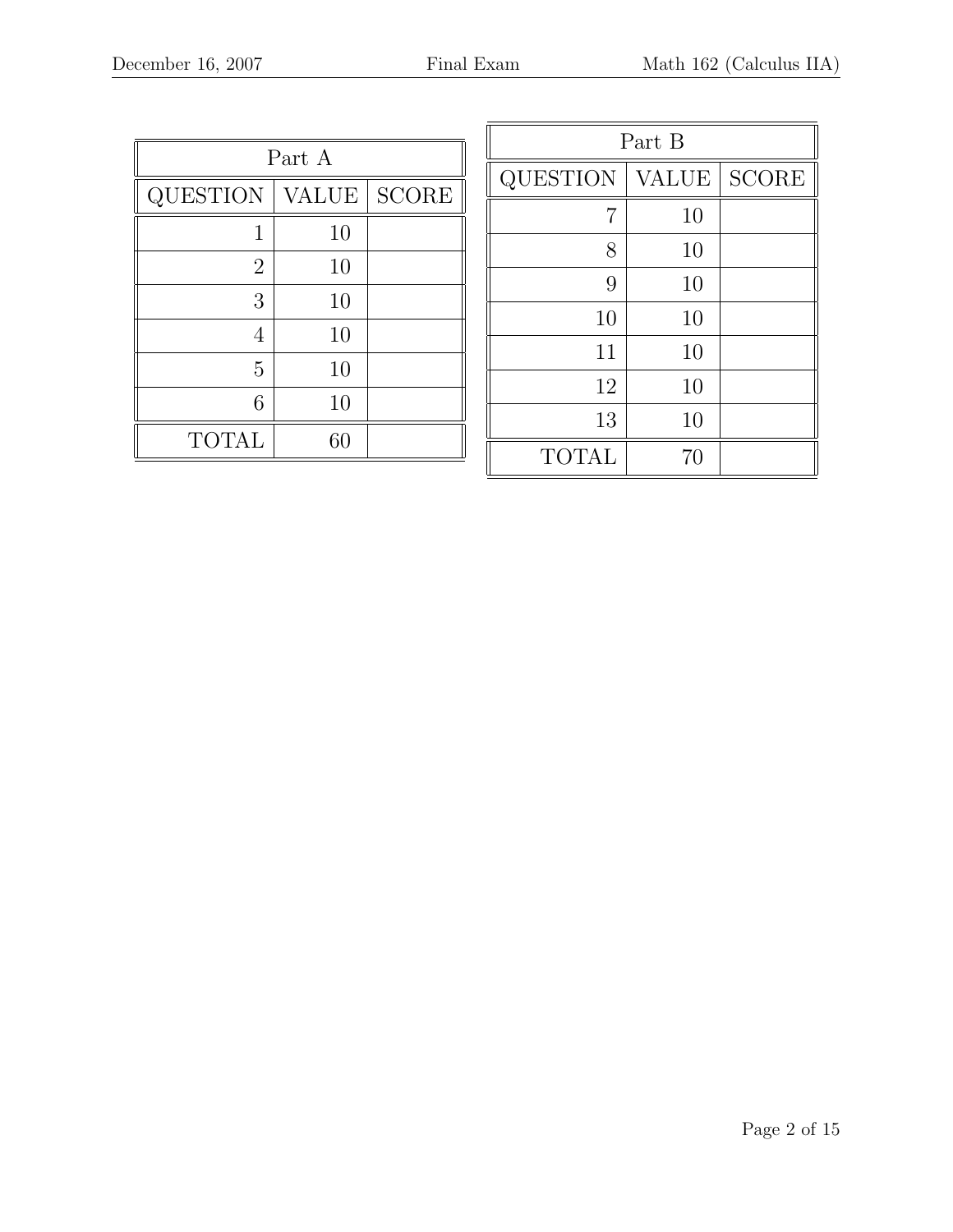# Part A

## 1. (10 points)

A circular swimming pool has a diamater of 24 ft., the sides are 5 ft. high, and the depth of the water is 4 ft. How much work is required to pump all of the water out over the side? (Use the fact that water weighs  $62.5 \text{ lb/ft}^3$ .)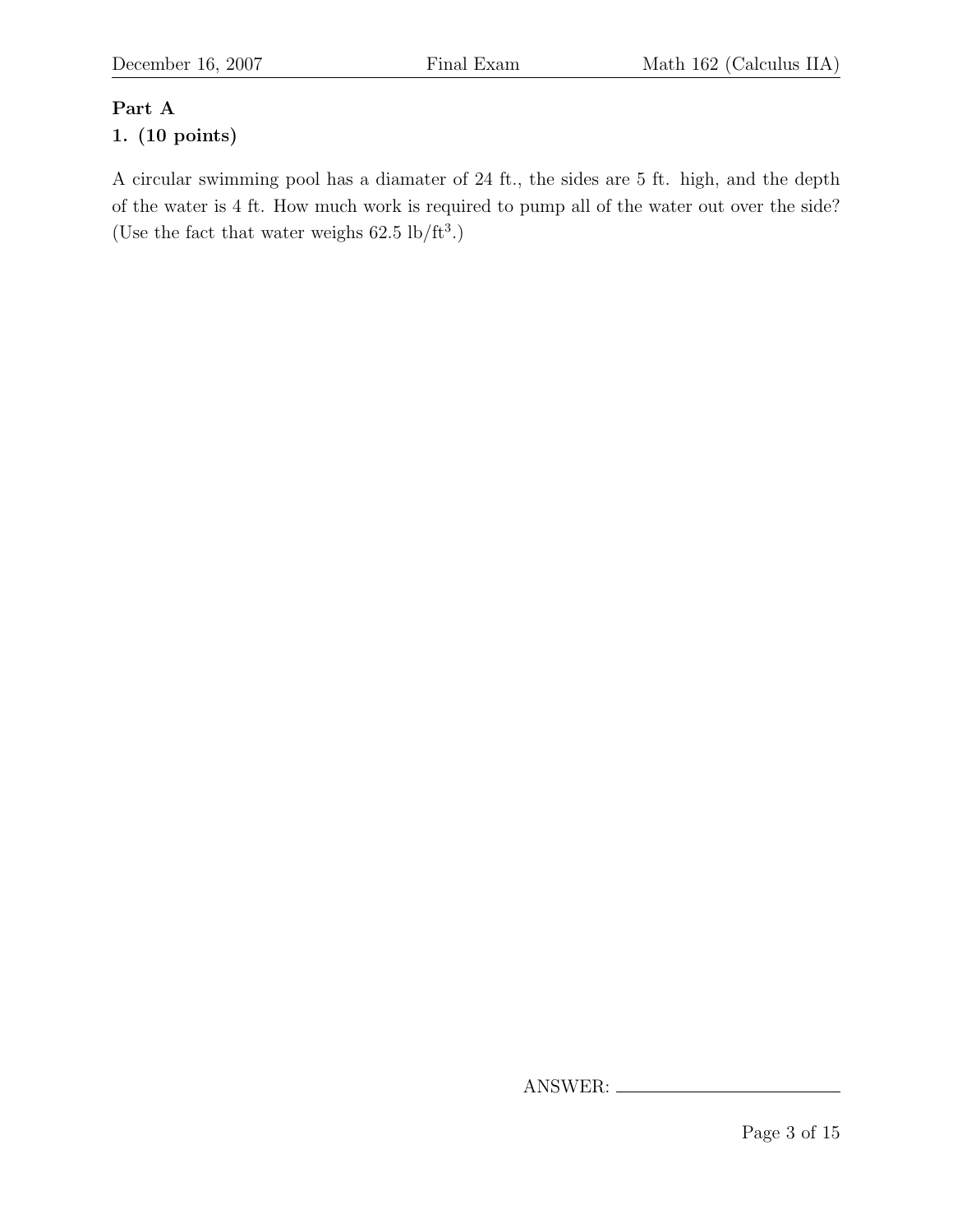Find the definite integral

 $\int_0^{\frac{\pi}{2}}$ 0  $x\cos(2x) dx$ 

Page 4 of 15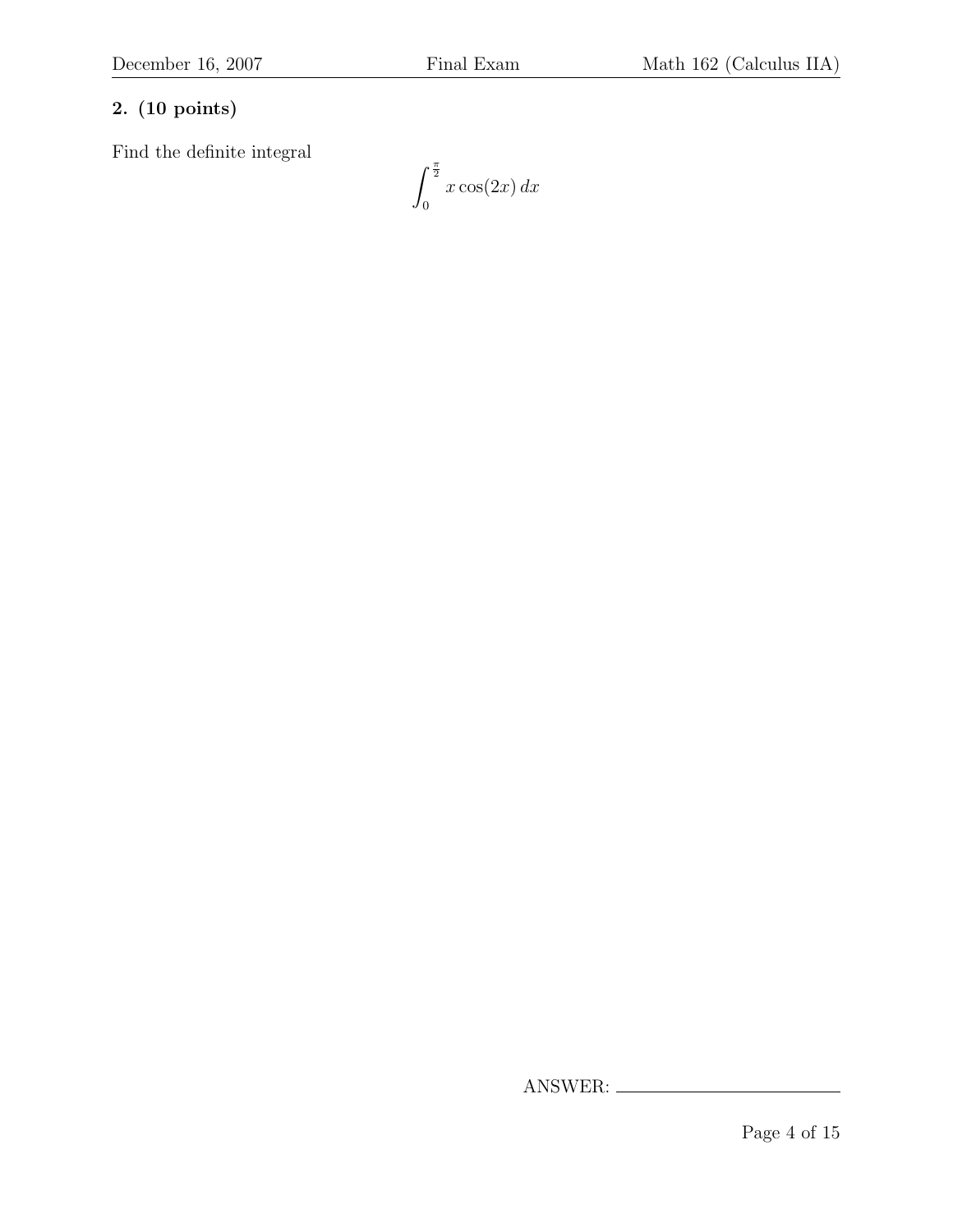Solve this integral:

$$
\int \frac{\sqrt{9-x^2}}{x^2} \, dx
$$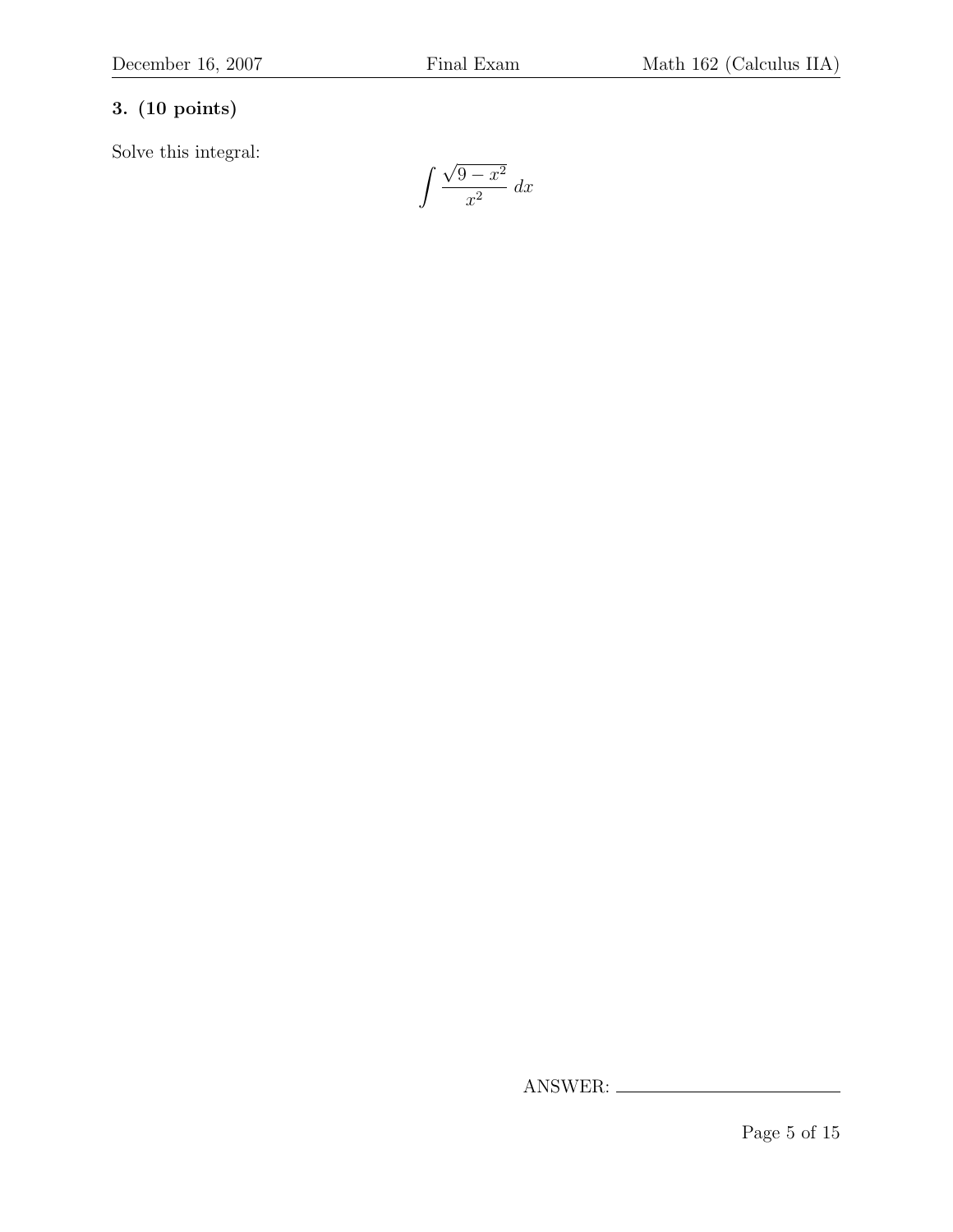Evaluate this integral:

$$
\int \frac{1}{x^2 + x} \, dx
$$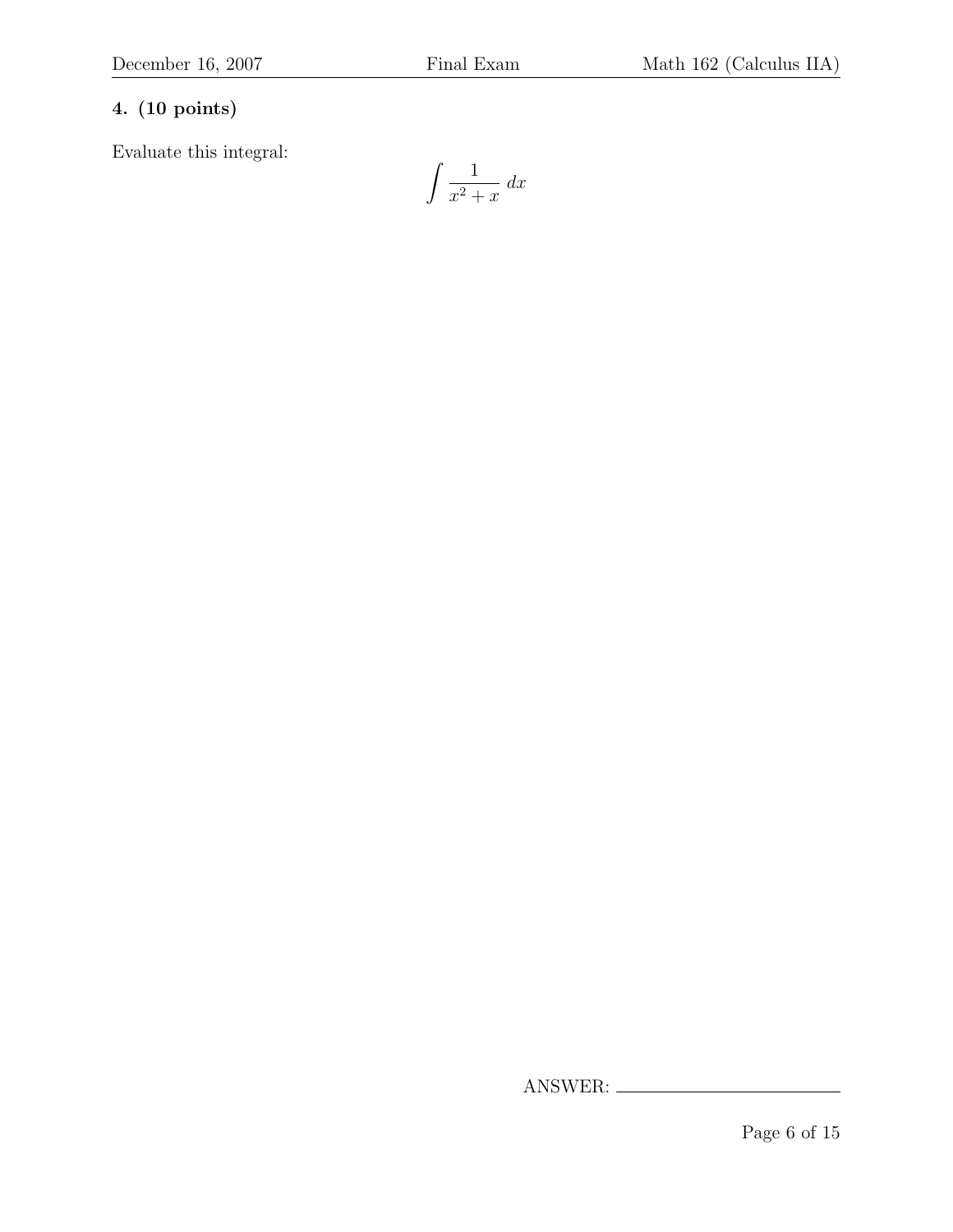(a) Does the series 
$$
\sum_{n=1}^{\infty} \frac{\ln n}{n}
$$
 converge or diverge? Why?

ANSWER:

(b) Does the series 
$$
\sum_{n=1}^{\infty} \frac{n^2}{5n^2 + 4}
$$
 converge or diverge? Why?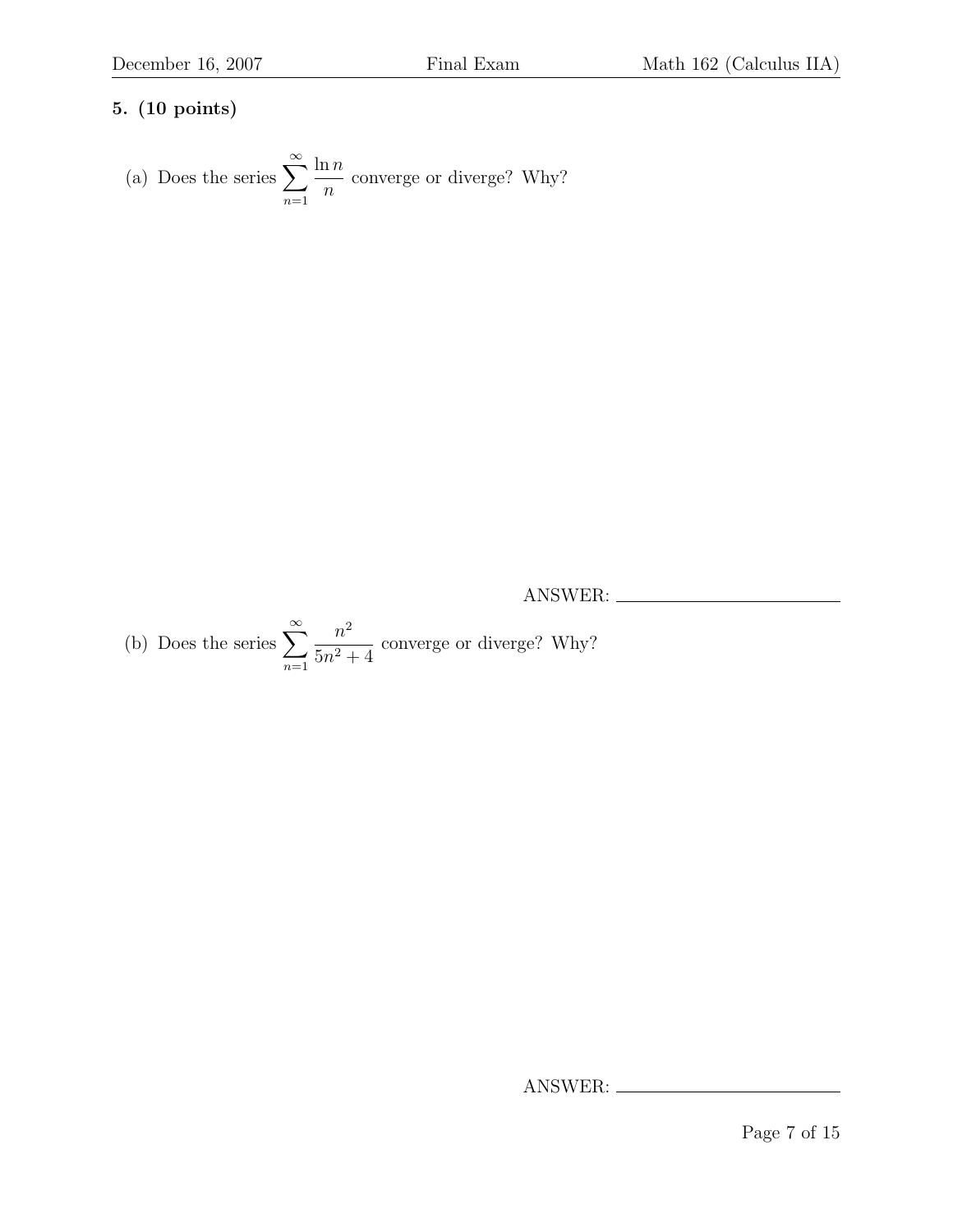6. (10 points) Find all  $x$  for which the following power series converges, i.e. find the interval of convergence:

$$
\sum_{n=1}^{\infty} \frac{-1^n}{n+1} (x+1)^n
$$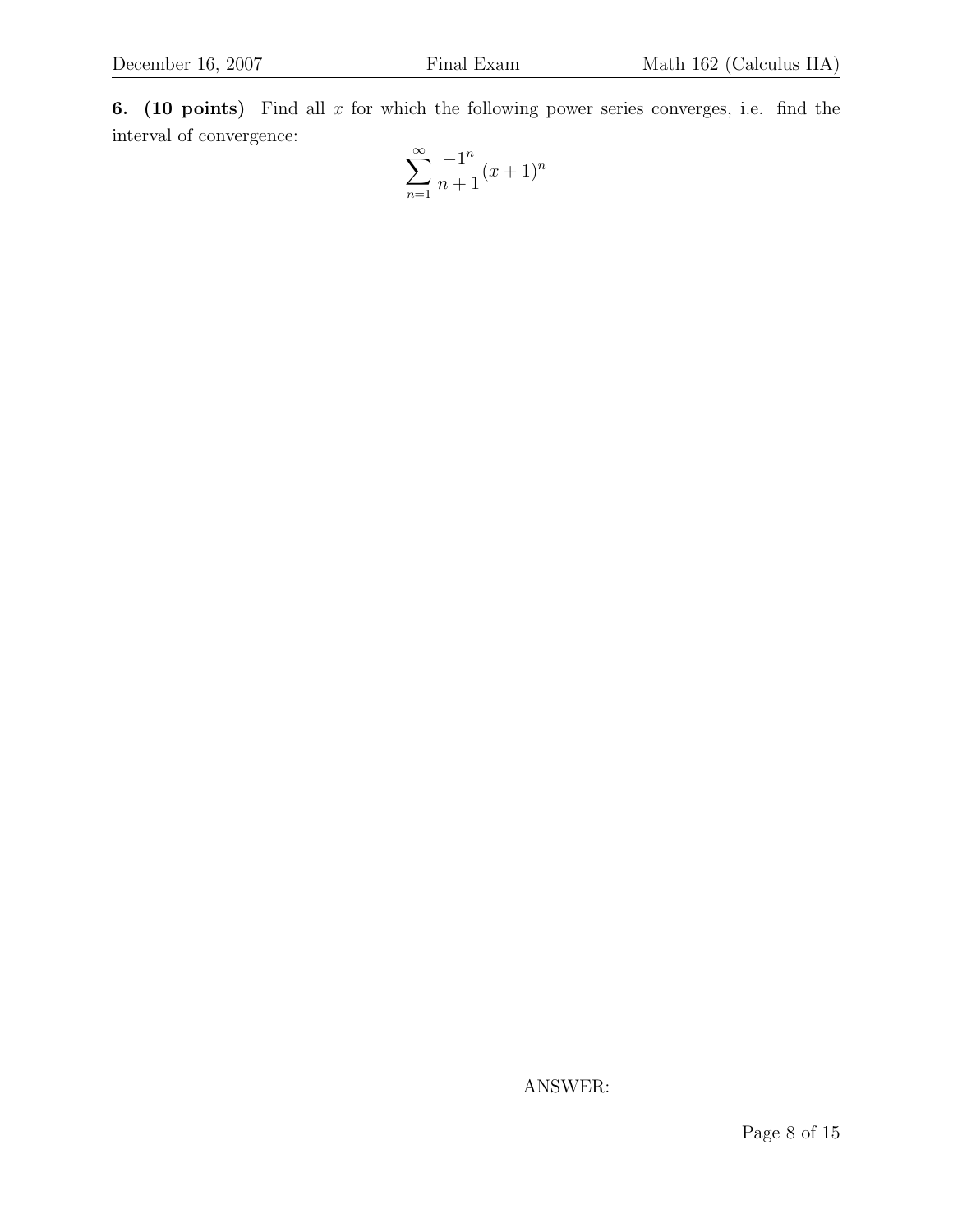### Part B 7. (10 points)

The power series for  $e^{-x^2}$  is given by

$$
e^{-x^2} = \sum_{n=0}^{\infty} (-1)^n \frac{x^{2n}}{n!}
$$
  
=  $1 - x^2 + \frac{x^4}{2} - \frac{x^6}{6} + \frac{x^8}{24} + \cdots$ 

Use this to get the power series for the area under the bell curve,

$$
f(x) = \int_0^x e^{-t^2} dt.
$$

You can either use summation notation or write down the first 5 non-zero terms.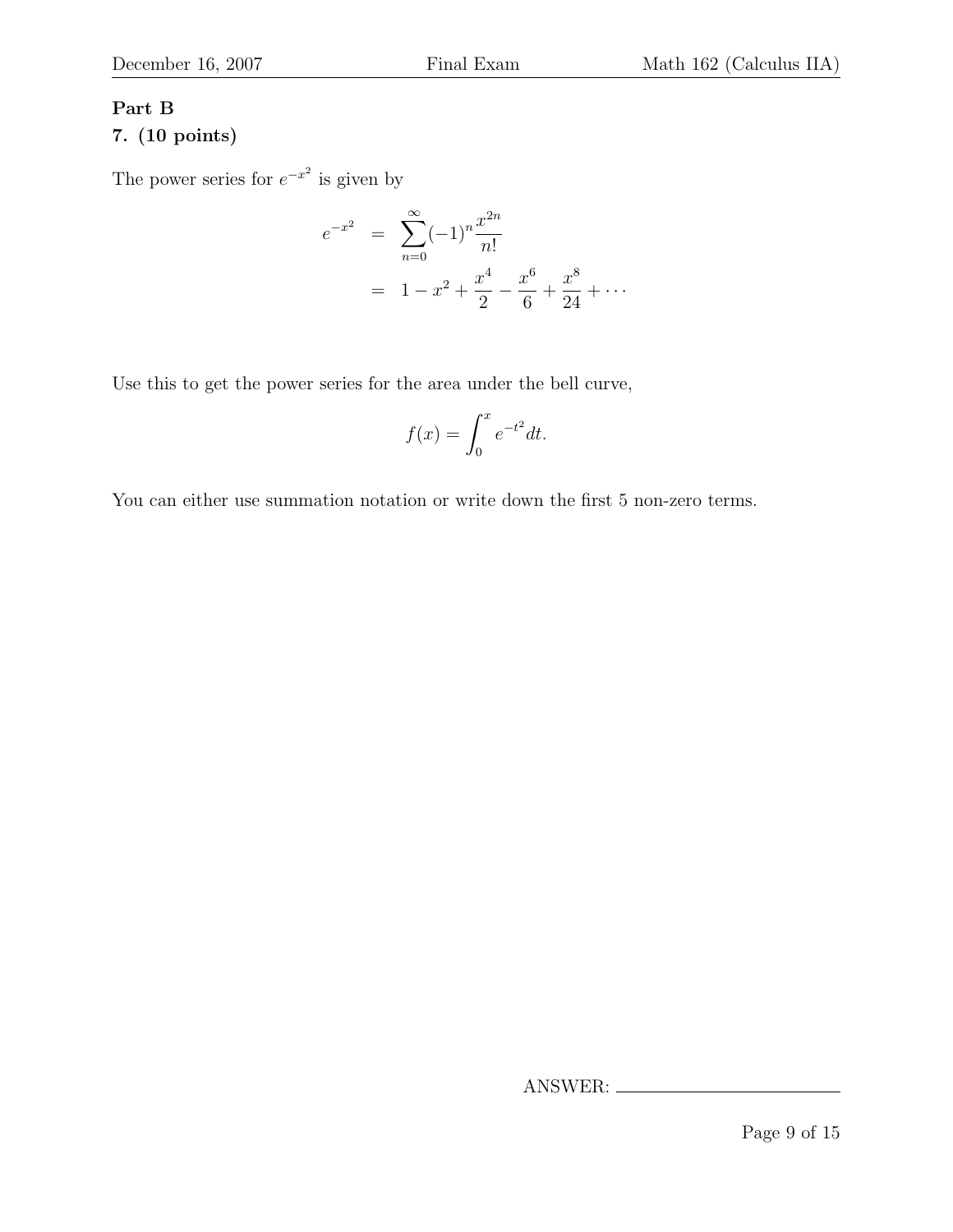(a) Find  $T_3(x)$ , the third degree Taylor polynomial for  $f(x) = \sqrt{x}$  at  $a = 4$ .

ANSWER:

(b) Use Taylor's inequality to find the largest integer k such that the error when  $T_3(x)$  is used as an approximation for  $f(x)$  on the interval  $4 \leq x \leq 5$  is less than  $10^{-k}$ .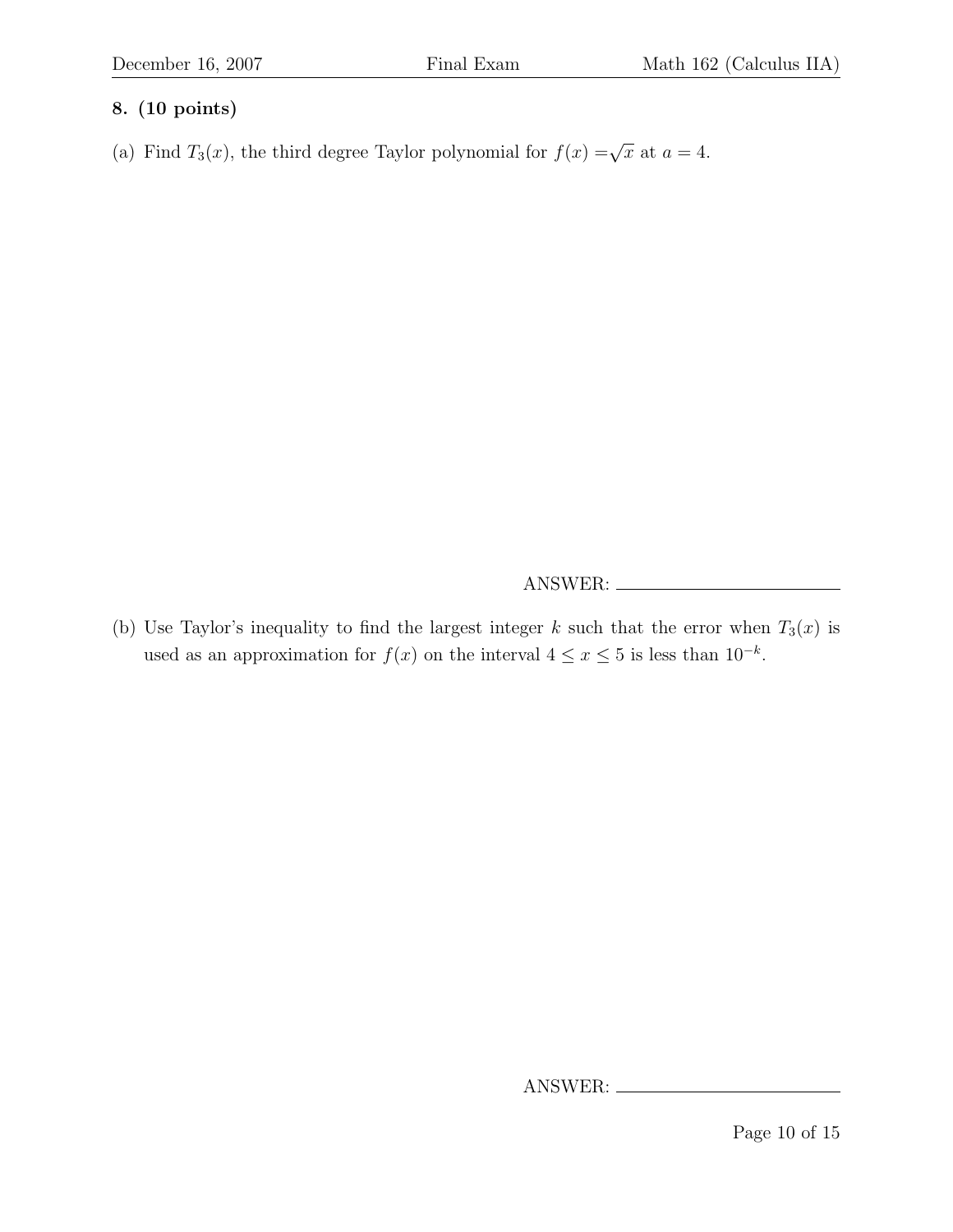**9.** (10 points) (a) Write the general formula for the Taylor series of a function  $f(x)$  at a (or "about  $a$ " or "centered at  $a$ ").

ANSWER:

(b) Write the Taylor series of  $f(x) = e^{2x}$  at  $a = 1$ . You can either use summation notation or write down the first 5 non-zero terms.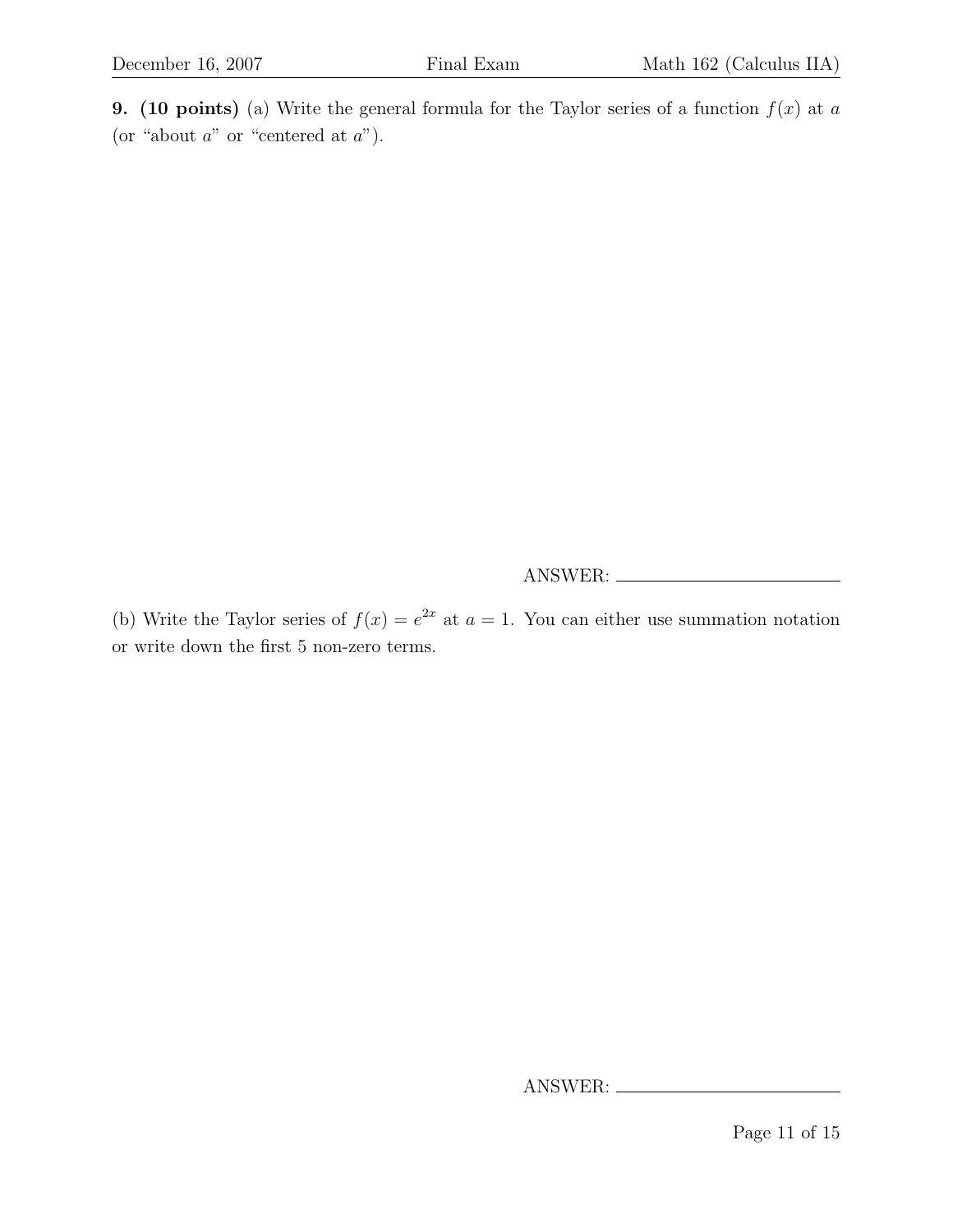10. (10 points) Consider the cycloid defined by the parametric equations

 $x = 2(t - \sin t)$  and  $y = 2(1 - \cos t)$ .

for  $0 \le t \le 2\pi$ .

(a) For which values of  $t$  is the tangent line vertical? Find the corresponding points.

ANSWER:

(b) For which values of  $t$  is the tangent line horizontal? Find the corresponding points.

ANSWER:

Page 12 of 15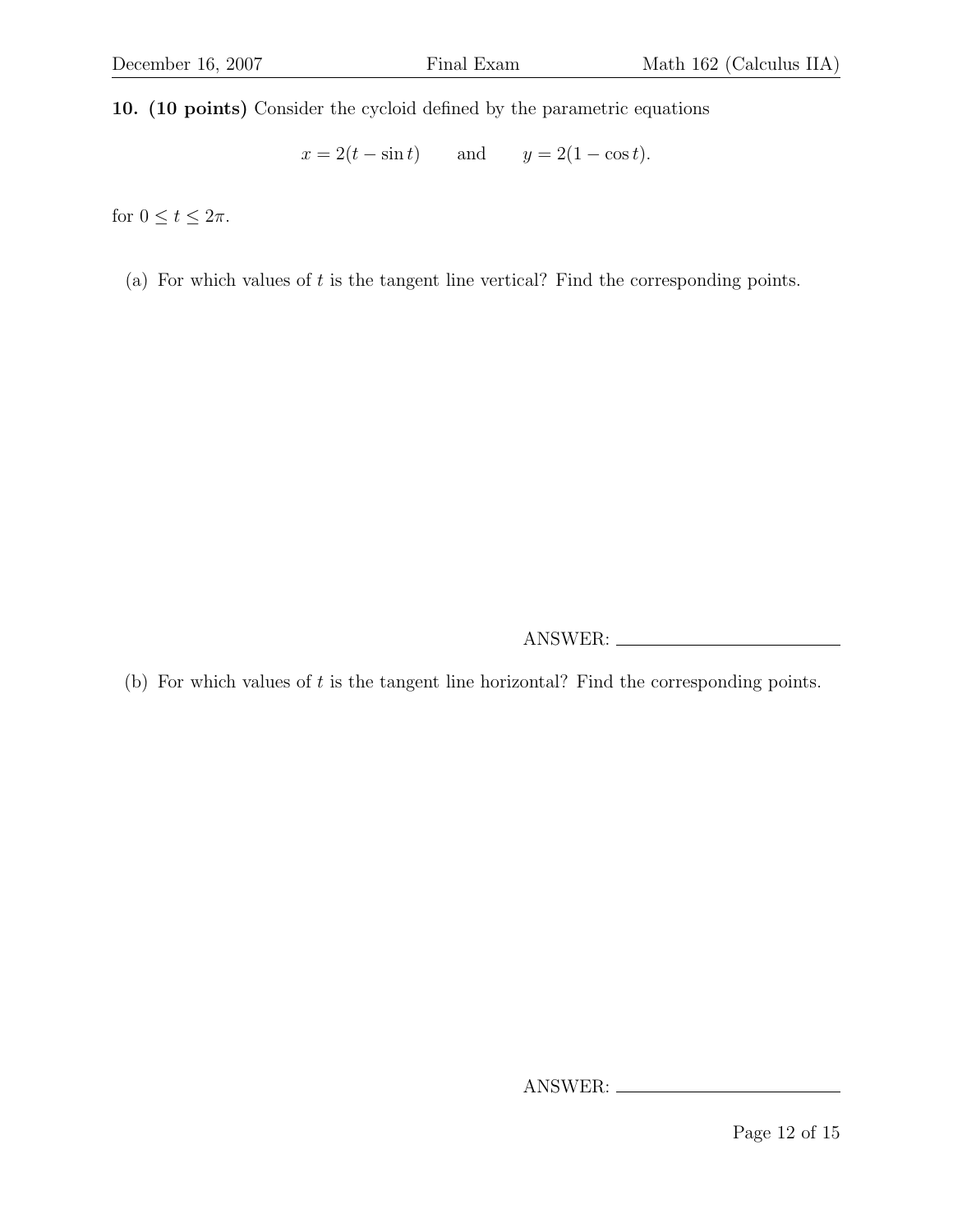11. (10 points) Find the length of the cycloid of the previous problem for  $0 \le t \le \pi$ .

*Hint*: Use the half angle formula  $\sin(\theta/2) = \sqrt{(1 - \cos \theta)/2}$ .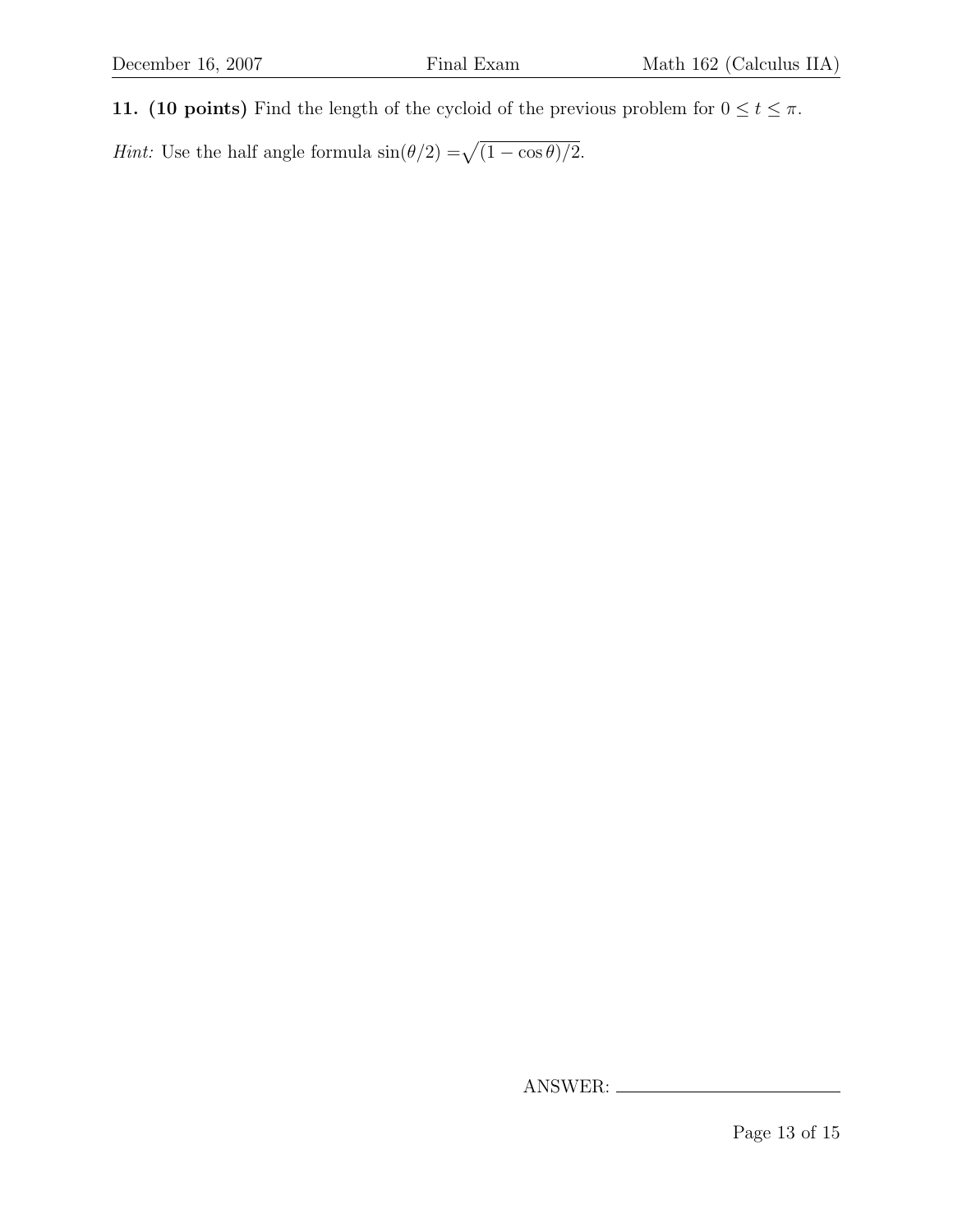Find the area of the surface obtained rotating the semicircle  $y =$ √  $25 - x^2$ ,  $3 \le x \le 4$ , about the  $x$ -axis.

Page 14 of 15